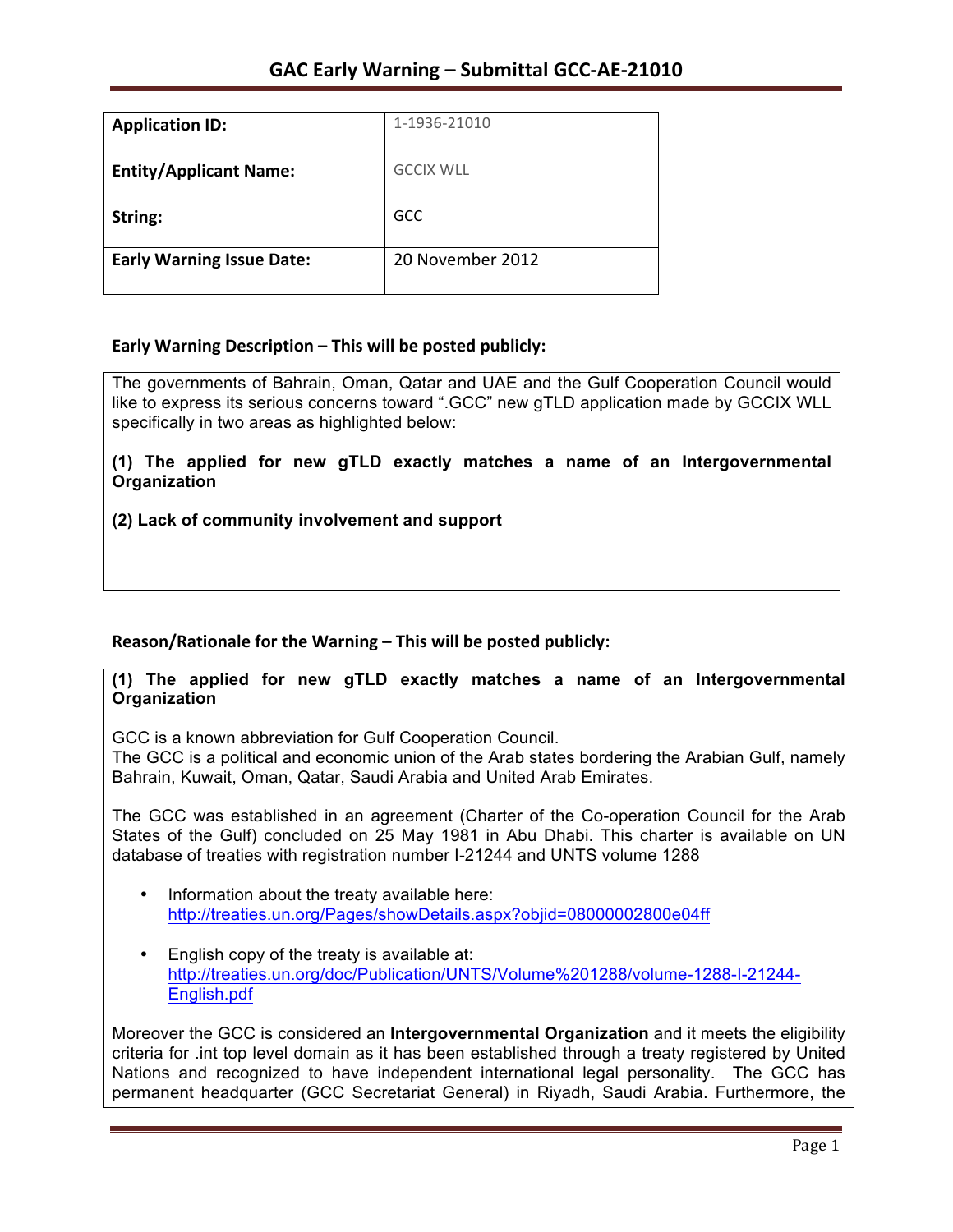GCC has received a standing invitation to participate as observer in the sessions and the work of the UN General Assembly and maintaining permanent offices at Headquarters. The Office of the Permanent Observer for the GCC to the United Nations is located at 100 Park Avenue, Suite 1600, New York, N.Y. 10017, Telephone: (212) 880-6463.

Further information about GCC can be found at the website www.gcc-sg.org/eng

Therefore and in line with new gTLD program Applicant Guidebook provisions concerning **protection of IGOs**, the name "GCC" **should not be allowed to be registered** as a gTLD unless sufficient approvals are obtained from the IGO.

## **(2) Lack of community involvement and support**

In its application, the applicant states the following (18a):

*".GCC will create a region-specific new TLD that … GCC refers generally, but not exclusively, to the Cooperation Council for the Arab States of the Gulf. Formed in May 1981 as a regional organization, it consists of six Gulf countries including Bahrain, … is application is not connected with or sponsored by the Council. .GCC does not purport to represent the Council. However, the term "GCC" has become commonly used to refer generally to the countries and people of the Gulf and Middle East region … not dissimilar to the development of the European Union which has been served for many years by the .eu domain."*

This is clearly shows that the applicant is targeting the GCC community which basically covers the 6 member states of the GCC.

To our knowledge, the applicant did not consult the targeted community in regards to launch of the proposed TLD, its strategy and policies. The applicant did not obtain any endorsement from the GCC Secretariat General or any of its organizations, or any governmental or nongovernmental organization within the GCC member states. The applicant did not present any endorsement or support letters in its application.

For the above reasons, the governments of Bahrain, Oman, Qatar and the UAE and the Gulf Cooperation Council would like to **raise its disapproval and non-endorsement** to this application and request the ICANN and the new gTLD program evaluators to not approve this application.

### **Possible Remediation steps for Applicant – This will be posted publicly:**

The applicant should withdraw their application based on the information provided above

**Further Notes from GAC Member(s) (Optional) – This will be posted publicly:**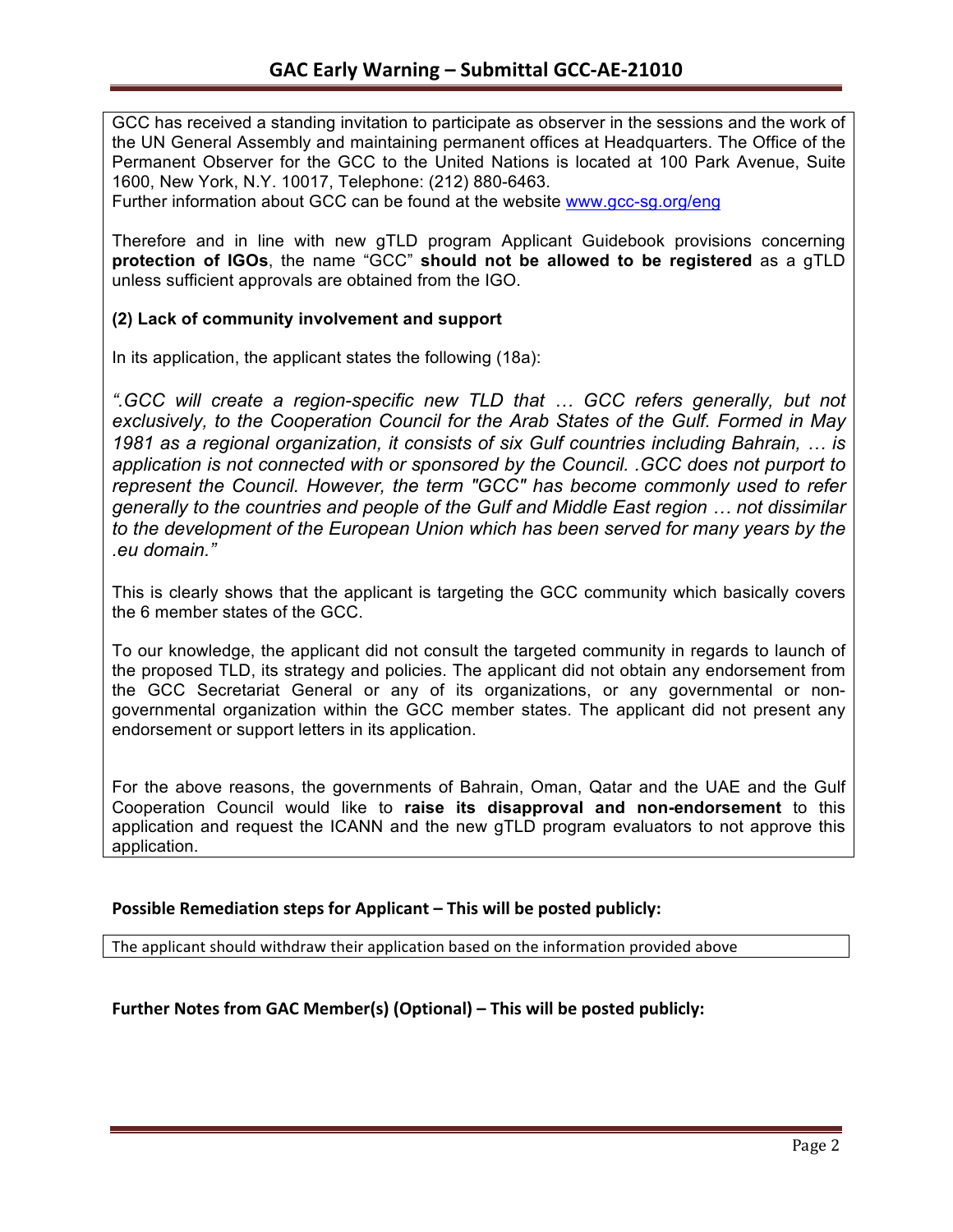# **INFORMATION FOR APPLICANTS**

# **About GAC Early Warning**

The GAC Early Warning is a notice only. It is not a formalobjection, nor does it directly lead to a process that canresult in rejection of the application. However, a GAC EarlyWarning should be taken seriously as it raises the likelihoodthat the application could be the subject of GAC Adviceon New gTLDs or of a formal objection at a later stage in theprocess. Refer to section 1.1.2.4 of the Applicant Guidebook (http://newgtlds.icann.org/en/applicants/agb) for more information on GAC Early Warning.

# **Instructions if you receive the Early Warning**

**ICANN** strongly encourages you work with relevant parties as soon as possible to address the concerns **voiced in the GAC Early Warning.** 

**Asking questions about your GAC Early Warning**